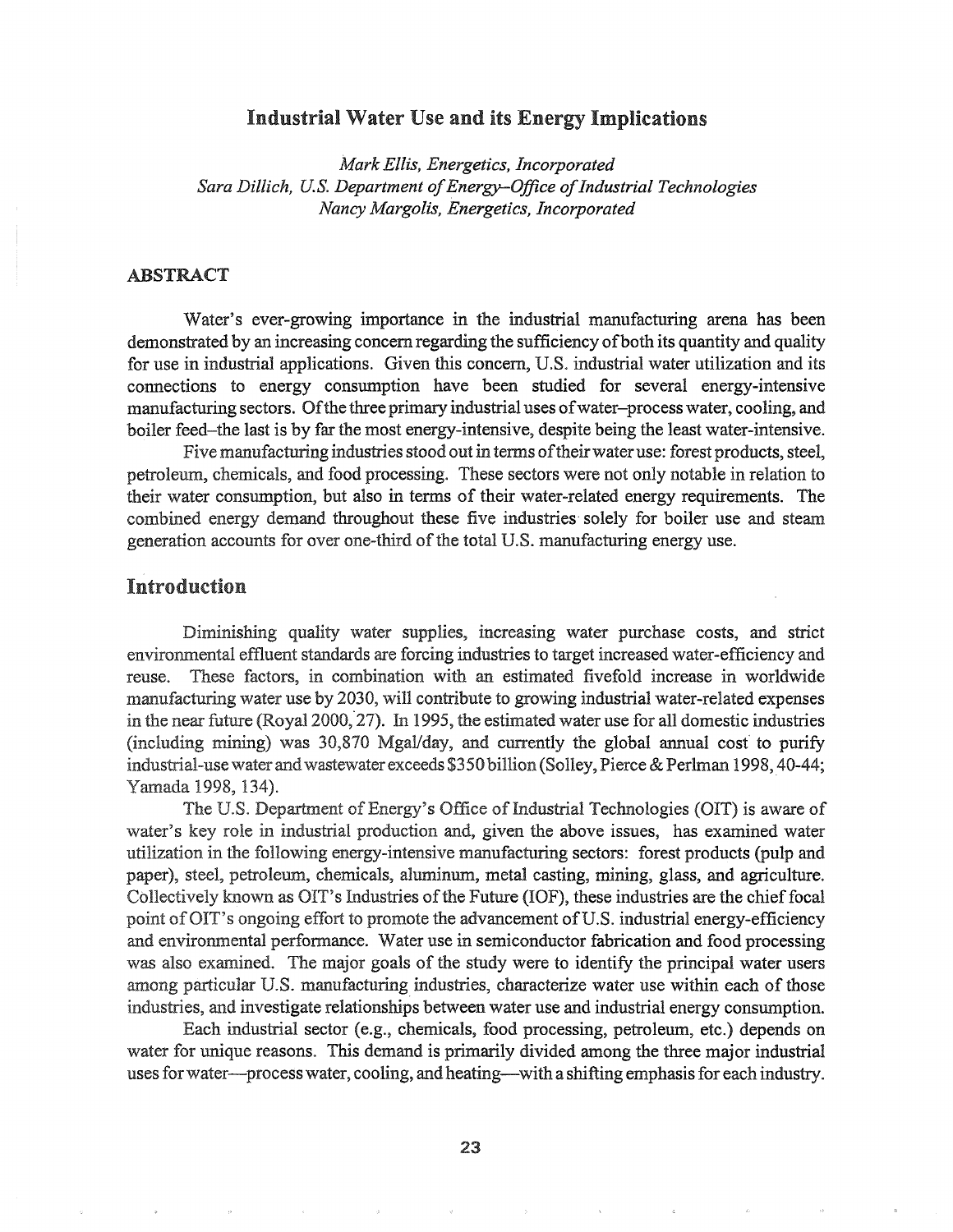Figure 1, although representative of the state of Texas, provides a reasonable outline of how water is used in several major manufacturing sectors on a national scale (Bowman 1998a).

Perhaps no industrial application of water is more dependent on energy than process steam generation. Energy utilization devoted to boiler operation and steamgeneration comprises over halfofthe total energy consumed by the pulp and paper (82%), food processing (56%), and chemicals (52%) industries, in addition to significant portions of steel and food processing energy use (Jaber & Jones 1999, 2-4). Boiler and process steam generation and distribution systems likely present the greatest potential area for the achievement of significant industrial water-related energy savings.

Themagnitude ofboiler and steam generation energy consumption in the forest products, steel, petroleum, chemicals, and food processing industries paralleled their comparatively high quantities of water consumption in relation to other manufacturing sectors examined in the original study (e.g., aluminum, mining, etc.). The water use and water-related energy demand of these five industries are the ultimate focus of this paper.



Figure 1. Types of Water Use by Industry

# Industrial Water Consumption

## Forest Products

**Background.** The forest products (pulp and paper) industry is the largest industrial process water user in the United States (EPA 1995a, 6). Surveys from 1975 found an average water use of 26,700 gal/ton-product for the pulp and paper industry. By 1988, this amount dropped to approximately 17,500 gal/ton-product. Currently, about 16,000 gallons of water are consumed per ton of product (Bryant, Woitkovich & Malcolm 1996, 451).

The rate of water use decline is still progressing at a modest pace in the forest products sector. Much of the decrease in forest products water use over the past several decades was "accomplished by small adjustments in the pulping and papennaking processes rather than by major changes in production techniques" (David 1990, 86). Nonetheless, water use reduction can have adverse effects in pulp and paper mills.

As water use decreases in a pulp or paper mill, contaminant concentration in the water may increase, leading to higherrates ofscale deposition and other unwanted accumulationwithin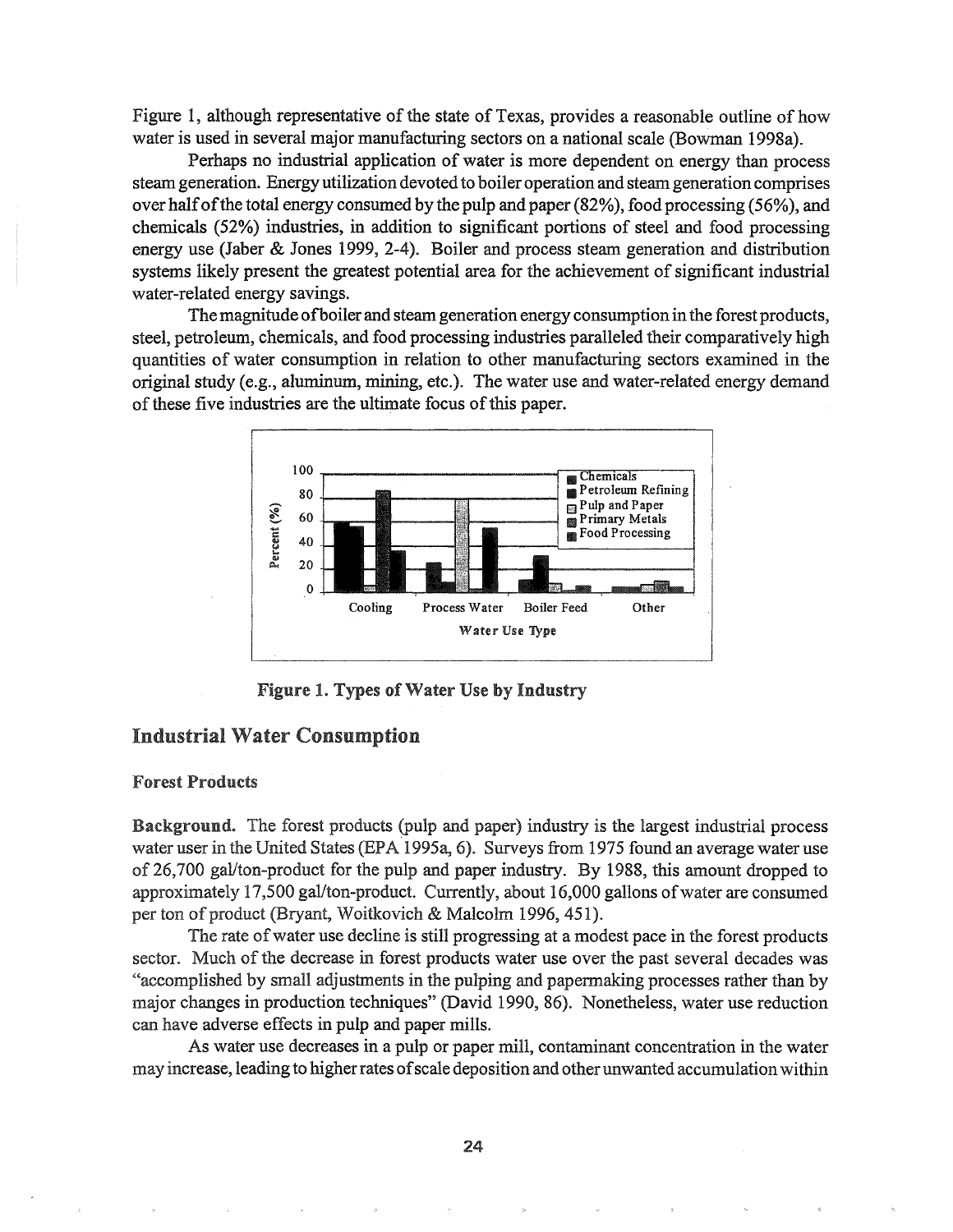the process line. Consequently, production costs may increase as systems become clogged and lose efficiency. The quality of a product also suffers from contaminant build-up. Therefore new economical technologies capable of purging water circuit contaminants may be necessary if significant future pulp and paper water use reduction is to continue (Bryant, Woitkovich & Malcolm 1996).

Water requirements. A recent survey of 663 U.S. and Canadian mills of varying classifications revealed a total daily water consumption for these mills of approximately 6.4 billion gallons per day. The survey, whose results are given in Table 1, categorized mills into 11 different areas based on the similarity of their products and processes (Bryant, Woitkovich & Malcolm 1996, 452).

| Mill Type                                          | Mean Water Use<br>(gal/ton-product) | Median Water Use<br>(gal/ton-product) |
|----------------------------------------------------|-------------------------------------|---------------------------------------|
| <b>Integrated Bleached</b>                         | 23,400                              | 22,900                                |
| Integrated Unbleached                              | 11,400                              | 10,100                                |
| Paper Mill >100 Air-dried tons (ADT)/day           | 8,000                               | 3,600                                 |
| Bleached Market Kraft Pulp                         | 22,400                              | 23,000                                |
| Newsprint (mechanical pulp)                        | 10,400                              | 9,700                                 |
| Corrugating Medium (neutral sulfite semi-chemical) | 6,400                               | 4,500                                 |
| Newsprint (mechanical and high-yield chemical)     | 19,700                              | 15,500                                |
| Deinked Secondary Fibers                           | 9,700                               | 9,500                                 |
| Dissolving Pulp                                    | 51,000                              | 41,400                                |
| Paper Mill Producing <100 ADT/day                  | 18,000                              | 12,000                                |
| Market Non-kraft                                   | 18,000                              | 4,500                                 |

Table 1. Water Use in Different Categories of Pulp and Paper Mills

Water costs. In one particular survey, the water prices at four North American mills were found to range from \$125 to \$350 for every Mgal used. An annual water cost of \$0.7 to \$2.3 million was found for a bleached kraft mill that used 16,500 gallons of water per ADT and processed approximately 1,000 ADT per day (Wohlgemuth, Mannisto & Mannisto 1996, 143).

In existing mills, the marginal price of water (i.e., the price for each additional unit) is determined by the costs of raw water treatment and biological effluent treatment. The marginal prices of water documented for three advanced treatment techniques were \$1,800/Mgal for chemical flocculation, \$4,OOO/Mgal for membrane filtration, and \$4,1OO/Mgal for evaporation (Wohlgemuth, Mannisto & Mannisto 1996, 143).

However, some of the biggest costs of water use in pulp and paper mills are those associated with water discharge. In fact, "normal use and discharge of water costs millions of dollars annually [even] for relatively small mills" (Fogarty, Marks & Booth 1999, 1579). However, water cost savings alone often cannot fully justify water conservation initiatives. Other indirect cost savings resulting from decreased water use (e.g., steam and power cost reductions) are typically necessary to do so (Wohlgemuth, Mannisto & Mannisto 1996).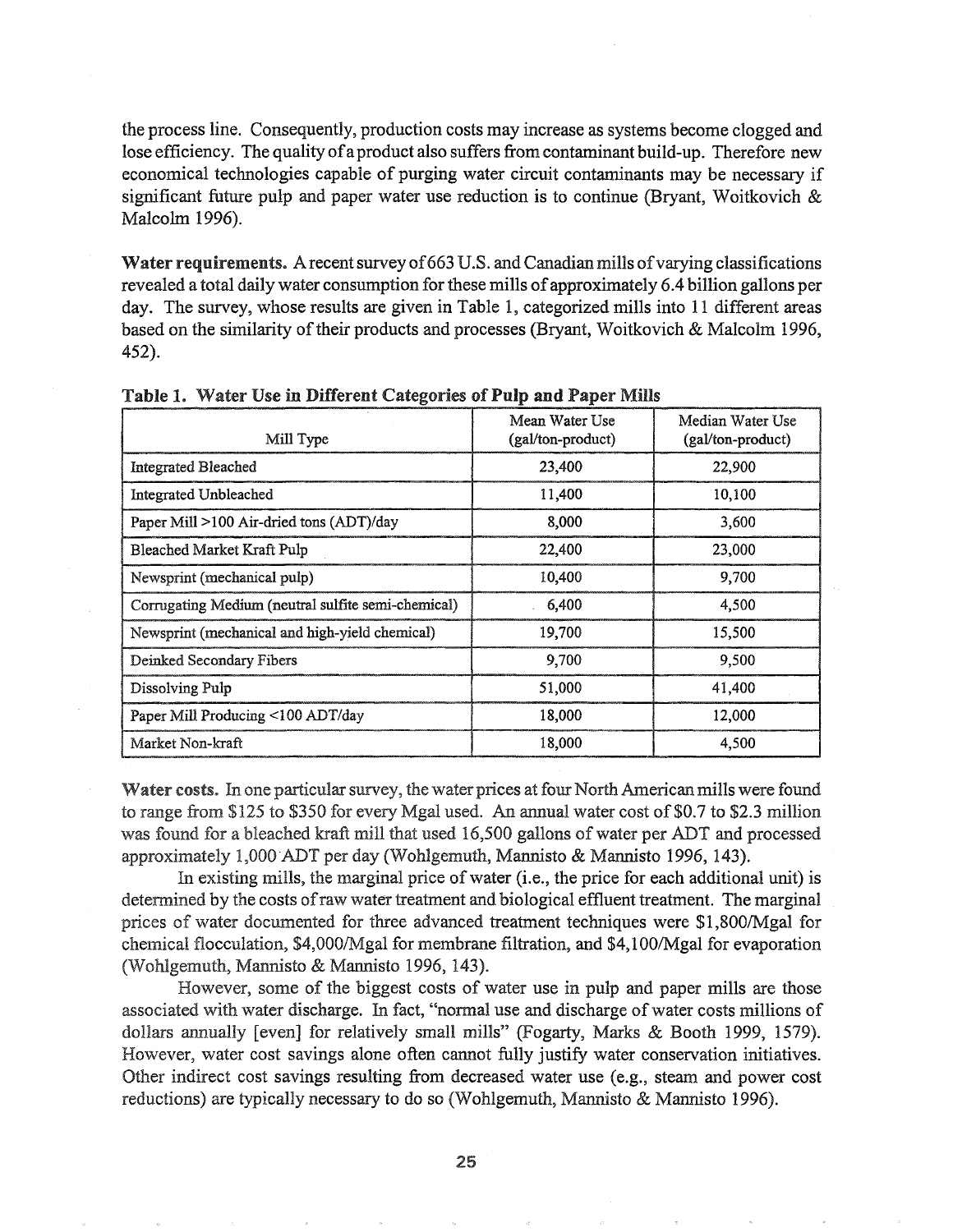#### Steel

Background. According to the American Iron and Steel Institute (AISI), "Next to iron and energy, water is the industry's most important commodity" (AISI 1999, 21). Today per unit water use in the steel industry is less than half of what it was 20 years ago (GLC 1996). More than 95% ofthe water used for steelmaking is recycled within the plant, and often the recycled water "is returned to the source even cleaner than it was before" (AISI 2000).

In general, water is used in steelmaking as a: coolant for equipment, furnaces, and intermediate steel shapes; cleansing agent to remove scale from steel products; source of steam; medium for lubricating oils and cleaning solutions; and wet scrubber fluid for air pollution control (AISI 1999, 21). The type of steel being manufactured, its shape, and the efficiency of the equipment used to produce it all factor into steelmaking water requirements. Depending on the above variables, steelmaking water demands may vary by several thousand gallons per ton.

Water requirements. Currently, an approximate 75,000 gallons of water are required to produce 1 ton of steel (AISI 1999, 21). However, this figure includes recycled and reused process and cooling water. With high-rate recycling, typical steelmaking "fresh" water requirements range between 13,000 and 23,000 gallons per ton of product through all stages of production (Wakelin 1999, 386-93; Yamada 1998, 160). Average water use figures for specific steps in the steelmaking process are given in Table 2 (EPA 1995b, 2.6-2.14; Fruehan 1998, 386-93; Wakelin 1999, 366).

| Step                                                                                                                     | Process Water<br>(gal/ton-product)                          | BAT <sup>1</sup> Wastewater Discharge<br>(gal/ton-product)   |
|--------------------------------------------------------------------------------------------------------------------------|-------------------------------------------------------------|--------------------------------------------------------------|
| Cokemaking                                                                                                               | 120-900                                                     | $100 - 120^2$                                                |
| Ironmaking                                                                                                               | 3,200-6,000                                                 | $50 - 120$                                                   |
| Steelmaking<br>Electric Arc Furnace<br>Basic Oxygen Furnace                                                              | 2,100<br>1,000-1,100                                        | 110<br>50-110                                                |
| Refining and Casting<br>Vacuum Degassing<br><b>Continuous Casting</b>                                                    | 1,250-1,400<br>3,600                                        | 25<br><25                                                    |
| Forming and Finishing<br><b>Hot Forming</b><br>Cold Forming<br><b>Oxidizing Operations</b><br><b>Reducing Operations</b> | 1,500-6,400<br>Data not available<br>330-1,700<br>325-1,820 | 60-260<br>10-400<br>Data not available<br>Data not available |
| <b>Acid Pickling</b>                                                                                                     | Data not available                                          | 90-1,500                                                     |

|  |  | Table 2. Steelmaking Water Use |  |  |  |
|--|--|--------------------------------|--|--|--|
|--|--|--------------------------------|--|--|--|

<sup>1</sup> BAT: Discharges using Best Available Technology economically achievable.

<sup>2</sup> This figure excludes dilution water to optimize bio-oxidation.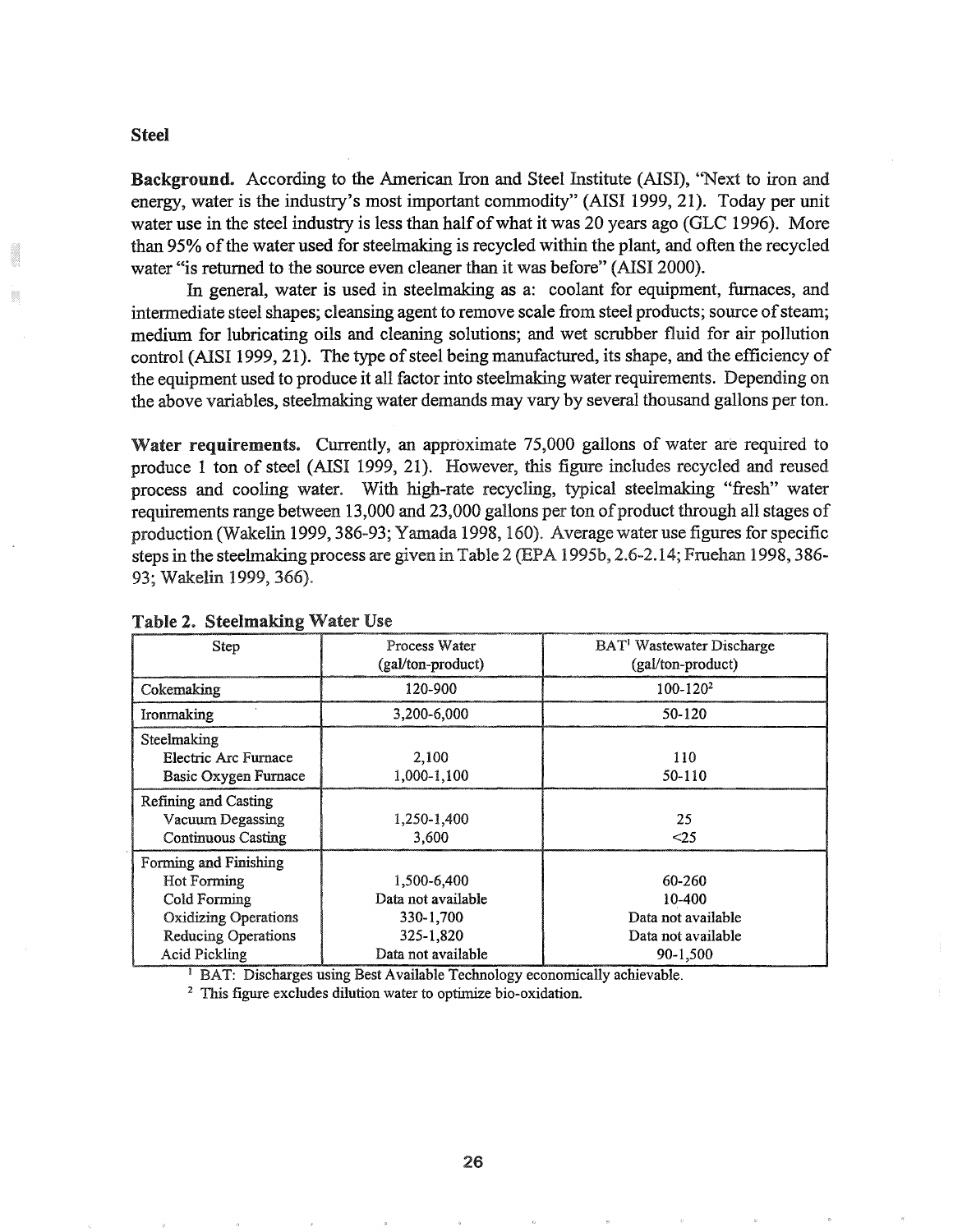### Petroleum

Background. The petroleum industry has achieved more than a 95% decrease in water use per barrel ofcrude oil processed from the 2,000 gallon industry average present in 1975, yet it is still one of the four most water-intensive domestic manufacturing sectors (Eble  $&$  Feathers 1992). The petroleum industry's water use has consistently decreased in part because of substantial declines in cooling water intake. Ultimately, however, the most significant reason for the decrease in total water needed for crude oil refining was an industry-wide cutback. in production (David 1990). Several key factors help determine water use within a petroleum refinery: process configuration, refinery complexity, capability for recycle, degree of sewer segregation, and local rainfall,

Petroleum refineries have the highest rate of water recycling of any major industry (GLC 1996). The recycling ratio in the petroleum industry is about 7.5 to 1 (David 1990, 86). In other words, a given quantity of raw water is typically reused an average of 7.5 times prior to being discharged. Most recycled water is routed to cooling applications, which are the most waterintensive processes in petroleum refining. As a result, the petroleum industry uses nearly ten times as much cooling water as it does process water (David 1990, 86).

Water requirements. Water use and wastewater discharge per barrel of crude oil processed range between 65 to 90 gallons and 20 to 40 gallons, respectively (Eble & Feathers 1992). Wastewater discharge data are summarized in Table 3 (Energetics 1998, 34-37).

| Step                                                                                                                                                      | Wastewater Discharge (gal/bbl) <sup>1</sup>            |
|-----------------------------------------------------------------------------------------------------------------------------------------------------------|--------------------------------------------------------|
| Topping/Separating Processes<br>Crude Oil Desalting<br>Crude Oil Distillation                                                                             | $1.2 - 4.0$<br>26.0 <sup>2</sup>                       |
| Thermal and Catalytic Cracking<br>Visbreaking<br>Delayed Coking<br>Fluid Coking/Flexicoking<br><b>Fluid Catalytic Cracking</b><br>Catalytic Hydrocracking | 2.0<br>1.0<br>15.0<br>2.0                              |
| Combination/Rearrangement<br>Alkylation<br>Catalytic Reforming<br>Isomerization<br>Ethers Manufacture                                                     | 2.6<br>6.0<br>Data not available<br>Data not available |
| <b>Treatment Processes</b><br>Catalytic Hydrotreating<br>Sweetening (Merox Process)<br>Sulfur Removal (Claus Process)                                     | 1.0                                                    |
| <b>Specialty Products Manufacture</b><br>Lubricating Oil                                                                                                  | Data not available                                     |

#### Table 3. Petroleum Industry Wastewater Discharge

<sup>1</sup> Gallons per barrel of crude oil processed.

<sup>2</sup> Total combined wastewater discharge from both atmospheric and vacuum distillation.

<sup>3</sup> "-" indicates insignificant or no wastewater generated.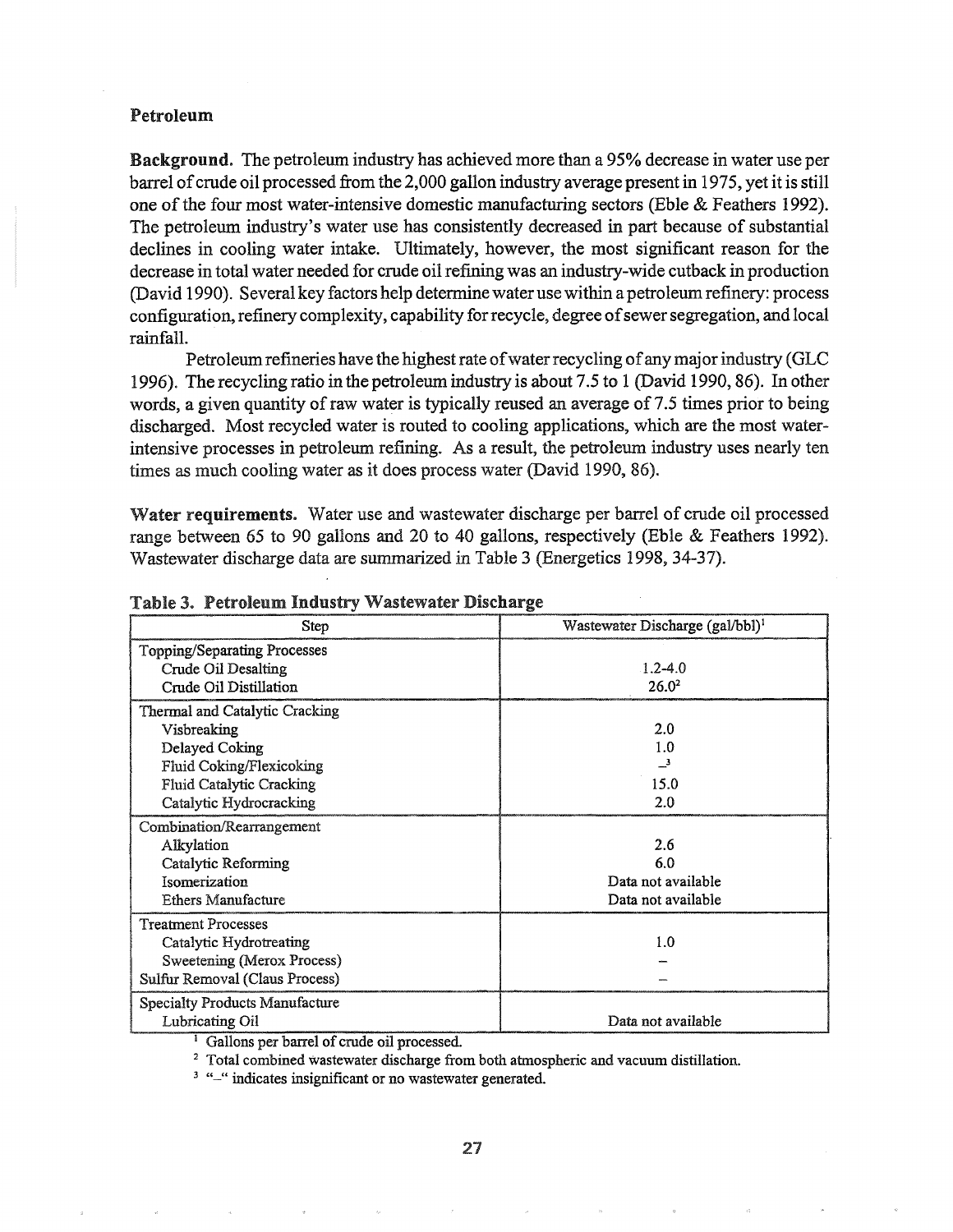## Chemicals

Background. The chemicals industry is so large and diverse that generalizations about its water use efficiency cannot easily be made (Bowman 1998b). However, data do show the chemicals industry being historically one of the largest industrial consumers of water (Solley, Pierce  $\&$ Perlman 1998).

The most prevalent use of water in the chemicals industry is for cooling. Many chemical reactions generate heat, and the reaction vessel must then be cooled so that "the temperature is controlled at the desired limit and the reaction does not get out of control" (David 1990, 84). Typically this heat is dissipated in cooling towers before water is returned to the plant for subsequent reuse. After an extended period of increase, water cooling demands are now declining.

Even though the U.S. chemicals industry's production is still growing, its water use per unit of production has shown a steadily decreasing trend over the last 40 years. Increased production efficiency and water recycling, and the substitution of air in place of water during certain cooling processes, have all been cited as explanations for the decrease in per unit water use (David 1990, 84).

Water requirements. Tables 4 and 5 show the chemicals industry's dependence on water by process and by sector, respectively (David 1990, 84).

Over 90% of this industry's recirculated water is used for cooling. Industrial organic chemicals manufacture is the most water-intensive chemicals sector, whereas agricultural chemicals is the least water-intensive. The chemicals industry uses approximately 26,400 Mgal/day of combined fresh intake and recirculated water (David 1990, 84).

The synthesis of different chemicals may require orders of magnitude differences in water, and ranges are even quite large for producing the same chemical. For example, the production of sulfur requires approximately 1,920 to 2,400 gallons of water per ton of product while lactose production requires between 144,000 and 192,000 gallons of water per ton, clearly demonstrating the complexity of the chemicals industry's water needs (Rogers 1993, 34).

| <b>Manufacturing Process</b> | Water Intake (Mgal/day) | Recirculated Water (Mgal/day) |
|------------------------------|-------------------------|-------------------------------|
| Cooling                      | 7.700                   | 15.500                        |
| All others combined          | 1.610                   | 1.500                         |
| Total                        | 9.310                   | 17.000                        |

#### Table 4. Chemicals Industry Water Use by Process

## Table 5. Chemicals Industry Water Use by Sector

| Sector                         | Water Intake (Mgal/day) |
|--------------------------------|-------------------------|
| Industrial Organic Chemicals   | 4.150                   |
| Industrial Inorganic Chemicals | 2.420                   |
| <b>Plastics and Synthetics</b> | 1.170                   |
| <b>Agricultural Chemicals</b>  | 836                     |
| Other Chemicals                | 734                     |
| Total                          | 9.310                   |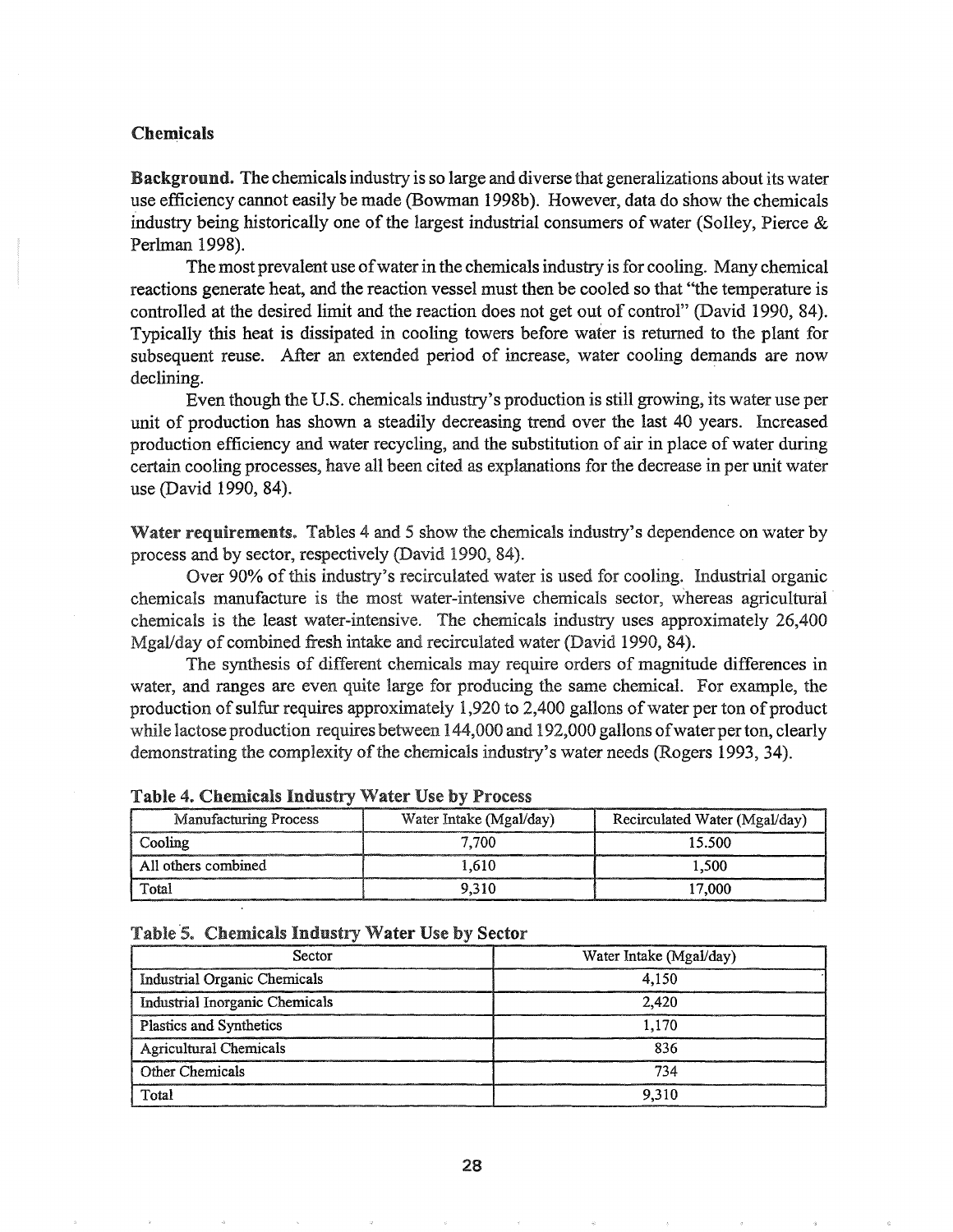### Food Processing

Background. Some of the most common uses for water in the food processing industry are washing/cleaning food and equipment, pasteurization, cooking, and sterilization. It can also be used as an additive in canned fruits and vegetables (David 1990, 89-90). How water is used among various food processing sectors can differ substantially..

For sugar production, roughly half of the intake water is used for cooling and 20% or less for actual processing. Beverage manufacturers also use large quantities of water for cooling, although they require slightly more process water than cooling water. On the contrary, for meat processing and fruit preservation, about 60% of the intake water is used as process water (David 1990, 89).

Food processing techniques have not changed much over the last several decades. Despite this technological inertia, the food processing industry has shown a trend of decreasing water use since the mid-1950s. Wastewater discharge peaked in 1968 at 2,100 Mgal/day but dropped to 1,500 Mgal/day by 1983. Over the same time period, per unit water use declined from 13.1 gallons to 8.6 gallons (David 1990, 89). Most of the decrease in water use has been a direct result of effluent regulation compliance.

The food processing industry has maintained similar recycling ratios over the past several decades while most other industries have doubled their respective rates (GLC 1996). The food processing industry's recycling ratio has stabilized at approximately 2.0:1 (David 1990, 89). Once water is discharged, it typically undergoes primary and secondary treatment using biologically based treatment systems, such as trickling filters and activated sludge (David 1990).

Water requirements. Water use requirements differ depending on both food processing sector and end-product. Table 6 shows estimated water demands for the processing of various foods as observed in a recent study (Rogers 1993, 34; David 1990, 89).

| Product                              | Water Use (gal/ton-product)      |
|--------------------------------------|----------------------------------|
| <b>Beer</b>                          | 2,400-3,840                      |
| Milk products                        | 2,400-4,800                      |
| Meat packing                         | 3,600-4,800                      |
| <b>Bread</b>                         | 480-960                          |
| Whisky                               | 14,400-19,200                    |
| Green beans (canned)                 | 12,000-17,000                    |
| Peaches and pears (canned)           | 3,600-4,800                      |
| Other fruits and vegetables (canned) | 960-8,400                        |
| Industry-wide average                | 8.6 gal/unit output <sup>1</sup> |

|  |  | Table 6. Food Processing Water Needs |  |  |
|--|--|--------------------------------------|--|--|
|--|--|--------------------------------------|--|--|

<sup>1</sup> Example "unit output": 1gal. of milk.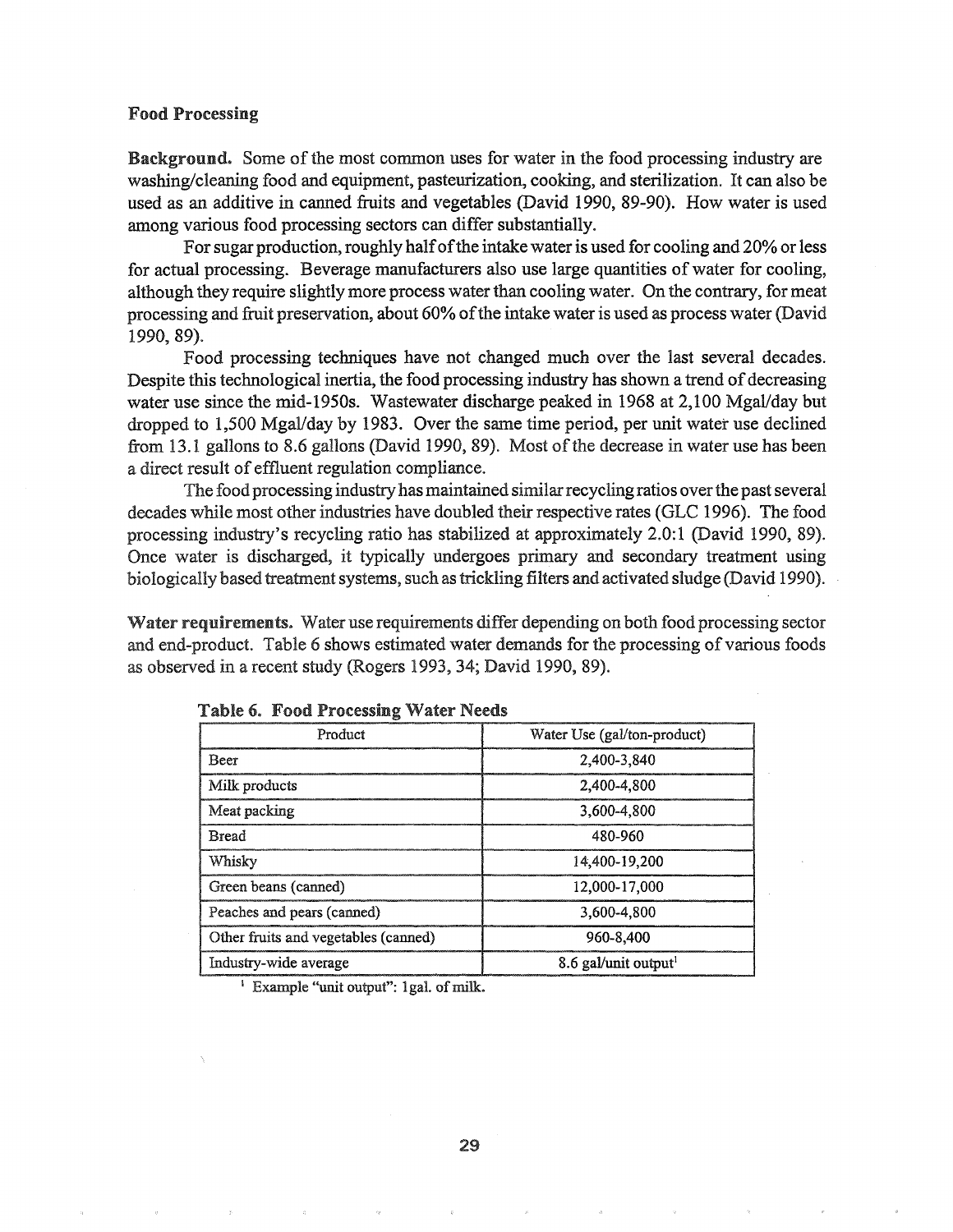# Boiler and Steam Generation Energy Consumption

#### Background

This section presents data on the use of steam as a source of process heat. These data compared both the relative energy use between several large manufacturing industries and the proportion of energy used in each industry to operate boilers and generate process steam.

Steam plays a crucial role in a variety of industrial processes. Depending on a number of factors, such as boiler efficiency and condensate return, varying amounts of water may be necessary to produce the same volume of steam. Although process heating may not be the most water-intensive aspect of production for most manufacturing industries, boiler and process steam generation and distribution systems present a promising area for the achievement of significant industrial water-related energy savings. Currently steam accounts for \$21 billion per year of U.S. manufacturing energy costs, but according to the Alliance to Save Energy a 30% improvement in thermal efficiency is generally attainable in most steam systems (Jaber  $\&$  Jones 1999, 5).

## Steam Generation by Industry

Although water serves primarily as a coolant in most industrial chemical Chemicals. manufacturing processes, its use in the generation of steam is important for a number of other tasks–machine drive, reactor heating, direct use, and low-temperature  $(800^{\circ} \text{ F or less})$  furnace heating.

Approximately 52% of energy use throughout the chemicals industry is devoted to steam production. This amounts to 10% of the total industrial manufacturing energy consumed annually in the United States. Current trends indicate about a 4.3% average yearly growth rate for chemicals industry process steam demand. The implementation of energy conservation methods, process modification, and other factors could slow that growth rate by half (Jaber  $\&$ Jones 1999, 3-4).

Food Processing. Some principal uses for steam in this industry are cooking, sterilization, blanching, pasteurization, and dehydration. The food processing industry typically uses smaller boilers than other major manufacturing sectors because health concerns dictate that food processing operations must use heat exchangers for heat transfer between food and steam, as opposed to direct contact.

The intensity of steam use varies depending on the food sector under consideration. As shown in Table 7, process steam generation fulfills a significant portion of the energy demand for most food processing sectors (Jaber & Jones 1999, 4).

Boilers consume approximately 56% of the total energy used throughout the food 4% ofthe total U.S. industrial manufacturing energy consumption. The predicted annual growth rate for process steam demand in the food processing industry is approximately 2.6%. Conservation measures could potentially decrease thisrate to around 0.2% (Jaber& Jones 1999, 4).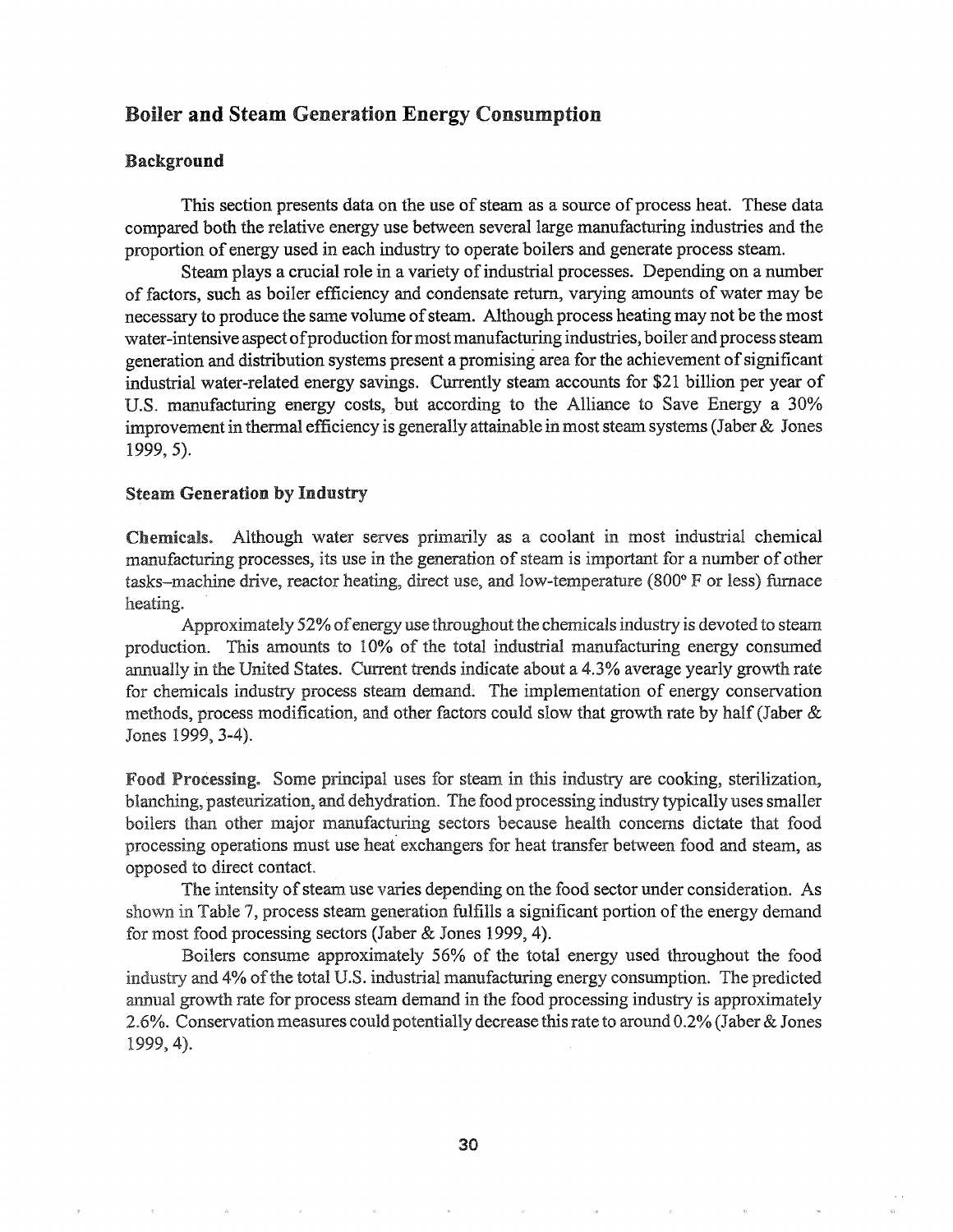| Sector                    | Energy From Steam Generation (%) |
|---------------------------|----------------------------------|
| Poultry/Egg Processing    |                                  |
| Wet Corn Milling          |                                  |
| Candy/Chewing Gum         |                                  |
| Soybean Oil Mills         |                                  |
| Malt Beverages            |                                  |
| Distilled/Blended Liquors |                                  |

Table 7. Steam Energy Provision for Food Processing Sectors

Pulp and Paper. The pulp and paper industry utilizes large quantities of low-pressure steam. Table 8 shows the portion of energy steam provides to these processes (Jaber & Jones 1999, 2).

| Process     | Energy From Steam Generation (%) |
|-------------|----------------------------------|
| Pulping     |                                  |
| Bleaching   |                                  |
| Papermaking |                                  |

Table 8. Steam Energy Provision for Pulp and Paper Processes

Approximately 82% of the total amount of energy consumed by the pulp and paper industry is devoted to process steam generation. Pulp and paper steam generation energy demands amount to 13% of all industrial domestic energy consumption (Jaber & Jones 1999, 2).

Petroleum. Four major processes in which steam plays an important role in the petroleum industry are distillation, desulfurization, alkylation, and hydrogen production. Most of these processes use low-pressure steam, as is the case for the pulp and paper industry.. Table 9 shows the energy provided by steam to these processes (Jaber  $&$  Jones 1999, 3).

Roughly 28% of all the energy used in the petroleum refining sector is for steam production.. This energy use accounts for 6% of the total energy consumed by domestic manufacturing industries (Jaber & Jones 1999, 3).

| Process                                              | Energy From Steam Generation (%) |
|------------------------------------------------------|----------------------------------|
| Distillation<br>Atmospheric<br>Vacuum                | 22                               |
| Desulfurization<br>Naptha and Distillates<br>Gas Oil | 28                               |
| Alkylation                                           | 70                               |
| <b>Hydrogen Production</b>                           |                                  |

Table 9. Steam Energy Provision in Petroleum Refining Processes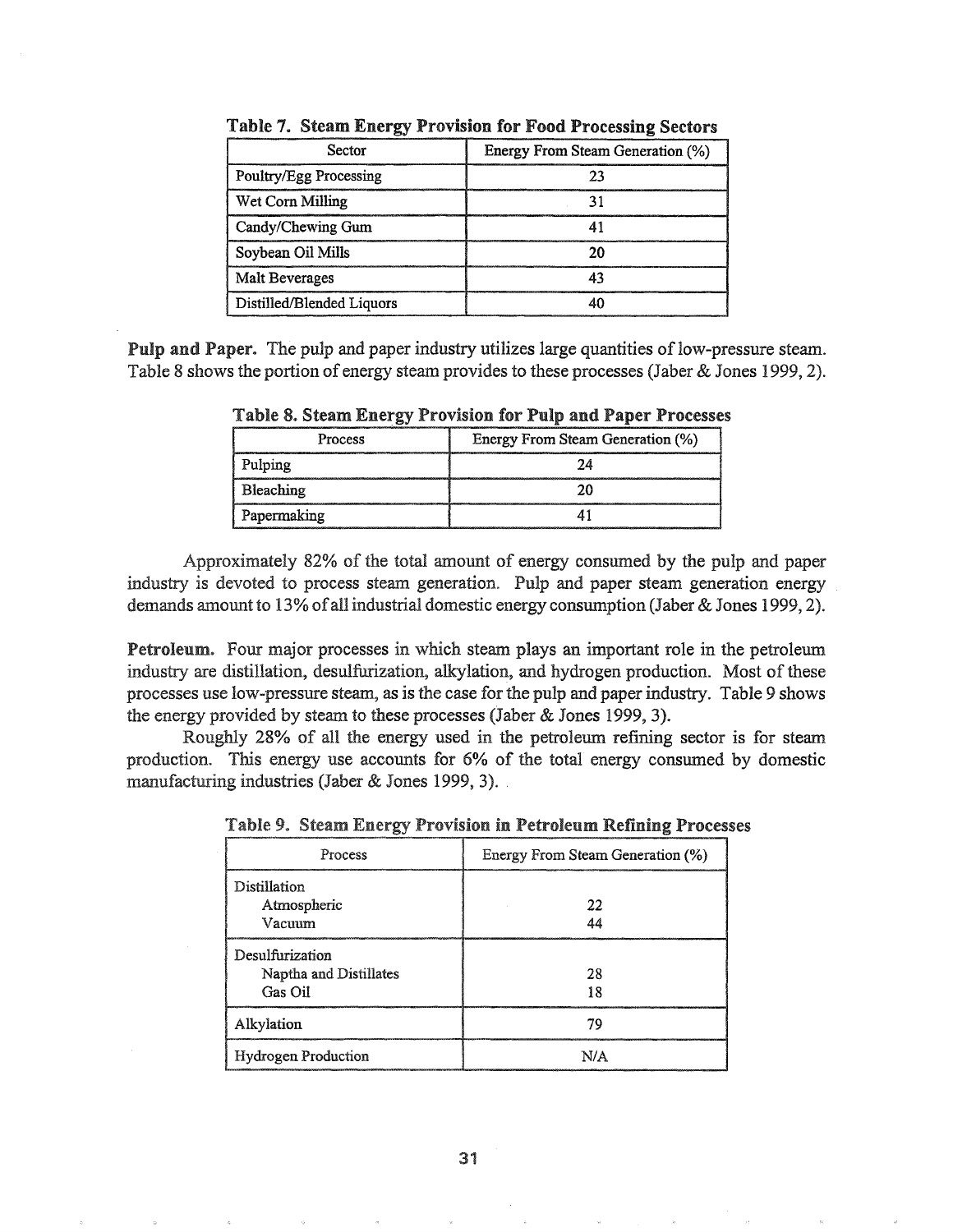Steel. Over 2,600 boilers were in operation in the primary metals industries (of which the steel industry is a major component) in 1993, with a total capacity of roughly 190,000 million Btu per hour. A vast majority of boiler energy consumption goes into steam production. Steam use differs widely among plants, depending upon processing techniques and plant-output products.

Industry-wide, boiler use accounts for  $22\%$  of steel sector energy consumption and  $3\%$ of all industrial manufacturing energy consumed nationwide~ Recent estimates have predicted a decline in the growth rate of steel industry process steam utilization from 1.7% to 0.3% per five year period (Jaber & Jones 1999, 2). Table 10 below shows how much steam is devoted to certain processes in one particular vertically-integrated steel plant (Jaber & Jones 1999, 2).

| Function                  | Fraction of Steam Use (%) |
|---------------------------|---------------------------|
| Mill Heating              |                           |
| Processing Line Functions |                           |
| Drip/Tracer Applications  |                           |
| Total                     | າກຕ                       |

|  |  |  |  |  | <b>Table 10. Steel Steam Energy Distribution</b> |
|--|--|--|--|--|--------------------------------------------------|
|--|--|--|--|--|--------------------------------------------------|

## Summary

B  $\mathbb{Z}^d$ 

> Table 11 lists both the proportion of internal industry energy demand dedicated to generating steam and operating boilers, in addition to the fraction of total U.S. manufacturing energy consumption each industry utilizes to do so. As indicated in Table 11, over one-third of the total U.S. manufacturing energy consumption is used to meet boiler utilization and steam generation energy demands for these five industries (Jaber & Jones 1999, 2-4).

| Industry        | Industry Energy Used for Steam<br>Generation and Boiler Operation (%) | Portion of U.S. Manufacturing Energy Use<br>% |
|-----------------|-----------------------------------------------------------------------|-----------------------------------------------|
| Chemicals       |                                                                       |                                               |
| Food Processing | 56.                                                                   |                                               |
| Petroleum       | 78                                                                    |                                               |
| Pulp and Paper  |                                                                       |                                               |
| Steel           |                                                                       |                                               |
| Total           | N/A                                                                   | 36                                            |

Table 11. Overall Industrial Boiler Operation and Steam Generation Energy Use

# References

[AISI] American Iron and Steel Institute. 2000 (last rev.). *AISI-Facts & Figures: Preserving the Worldfor All ofUs to Enjoy.* http://www.steeLorg/facts/power/environmentaLhtm. Washington, D.C.: American Iron and Steel Institute.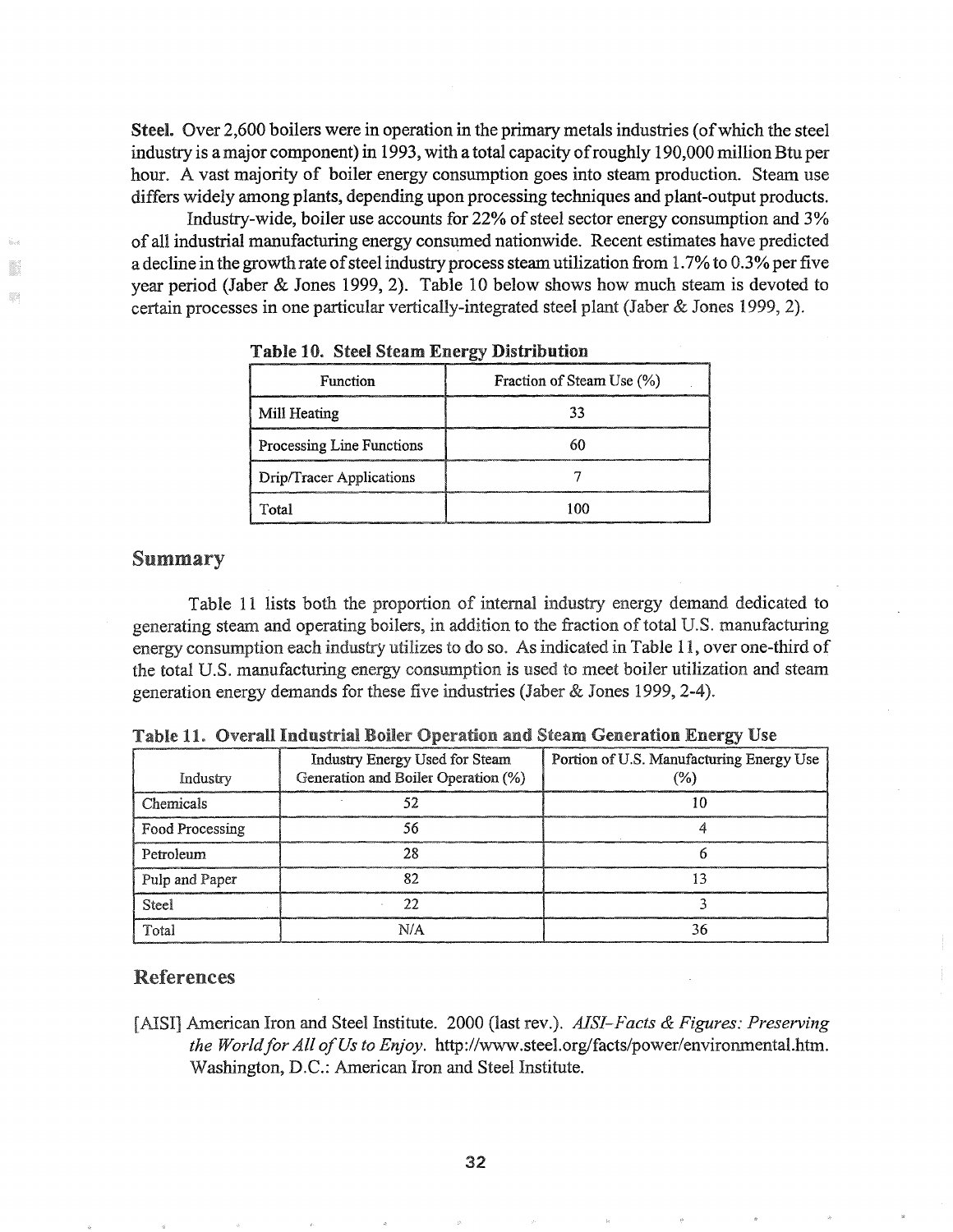\_\_. 1999. *Public Policy Statements-1999-2000, l06th Congress.* Washington, D.C.: American Iron and Steel Institute.

- Bowman, Jean A. 1998a (last rev.). *Saving Water in Texas Industries: Types ofWater Use by Industry in* 1990. http://twri.tamu.edu/twripubs/WtrResrc/v20n1/figure-5 big.gif. College Station, Tex.: Texas Water Resources Institute.
- 1998b (last rev.). *Saving Water in Texas Industries: Case Studies.* http://twri.tamu.edu/twripubs/WtrResrc/v20n1/text-3.html. College Station, Tex.: Texas Water Resources Institute.
- Bryant, Patrick S., Clark P. Woitkovich, and Earl W. Malcolm. 1996. "Pulp and Paper Mill Water Use in North America." *In Proceedings of the TAPPI* 1996 *International Environmental Conference and Exhibits,* 451-60. Atlanta, Ga.: Technical Association of the Pulp and Paper Industry.
- David, Elizabeth L. 1990. "Trends and Associated Factors in Offstream Water Use: Manufacturing and Mining Water Use in the United States, 1954-83." *USGS National Water Summary 1987–Water Supply and Use.* Water Supply Paper 2350. Washington, D.C.: U.S. Government Printing Office.
- Eble, K.S., and J. Feathers. 1992. "Process Water Reuse, Part I." *Oil & Gas Journal* 90 (38).
- Energetics, Incorporated. 1998. *Petroleum Industry of the Future: Energy and Environmental Profile of the U.S. Petroleum Refining Industry.* Washington, D.C.: U.S. Department of Energy, Office of Industrial Technologies.
- [EPA] U.S. Environmental Protection Agency. 1995a. *EPA Office of Compliance Sector Notebook Project: Profile of the Pulp and Paper Industry. EPA/310-R-95-015.* Washington, D.C.: U.S. Government Printing Office.
- *Draft Iron and Steel Regulatory Review: 40 CFR Part 420 Effluent Limitations Guidelines and Standardsfor the Iron and Steel Manufacturing Point Source Category.* MLM/049. Washington, D.C.: U.S. Government Printing Office.
- Fogarty, Timothy J., Jeff Marks, and Kyle Booth. 1999. "Cost-Effective Approach to Water Management~" *In Proceedings of the TAPPI* 1999 *Recycling Symposium, 1579-90.* Atlanta, Ga.: Technical Association of the Pulp and Paper Industry.
- \_\_Jl.~"~.lI."Il Richard J6 ed. 1998. *The Making, Shaping and Treating ofSteel: Steelmaking and Refining Volume, 11th ed.* Pittsburgh, Penn.: The Association ofIron and Steel Engineers (AISE) Steel Foundation.